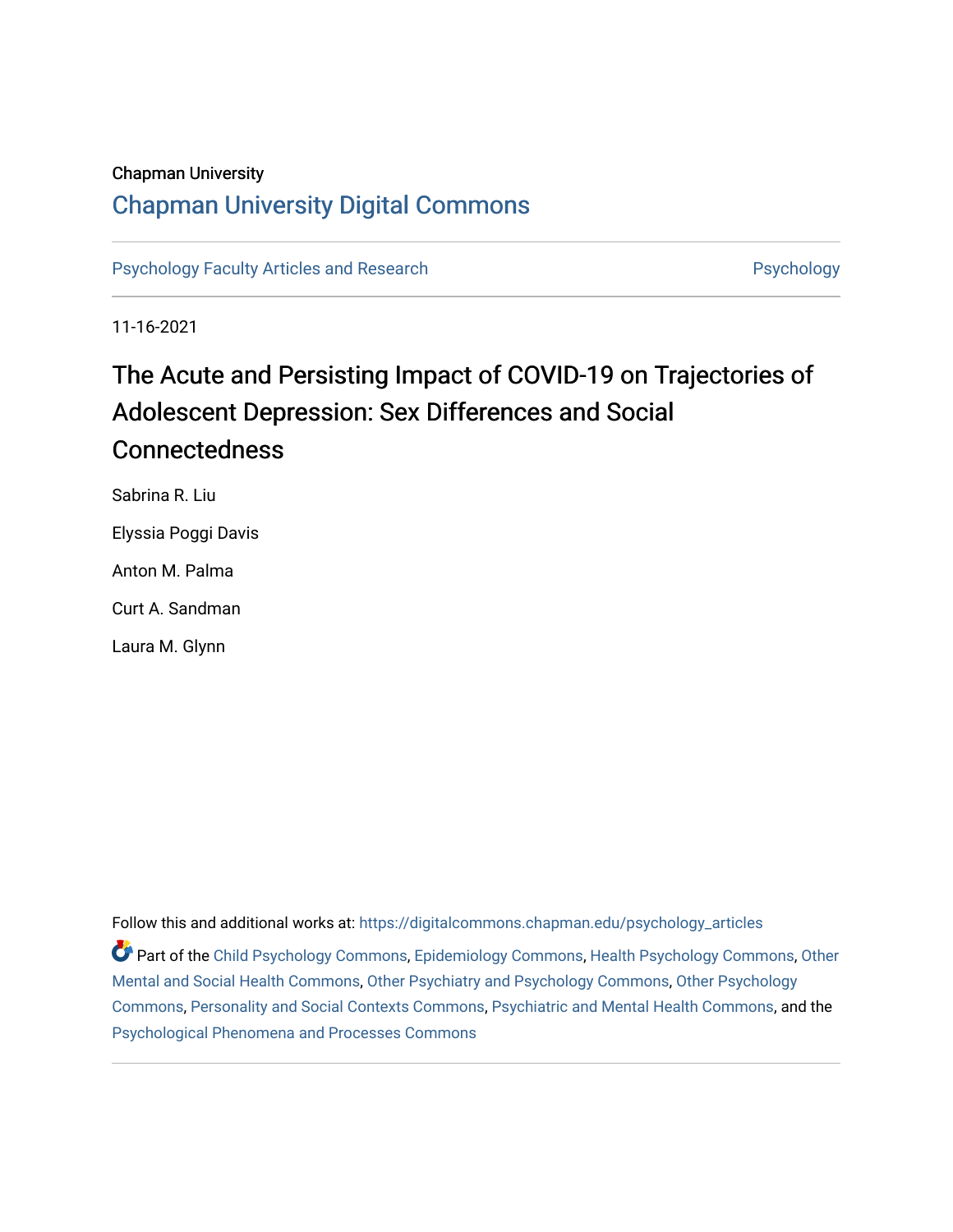## The Acute and Persisting Impact of COVID-19 on Trajectories of Adolescent Depression: Sex Differences and Social Connectedness

## **Comments**

This article was originally published in Journal of Affective Disorders, volume 229, in 2021.

<https://doi.org/10.1016/j.jad.2021.11.030>

This scholarship is part of the [Chapman University COVID-19 Archives](https://digitalcommons.chapman.edu/covid-19_archives/).

## Creative Commons License



This work is licensed under a [Creative Commons Attribution 4.0 License](https://creativecommons.org/licenses/by/4.0/).

Copyright The authors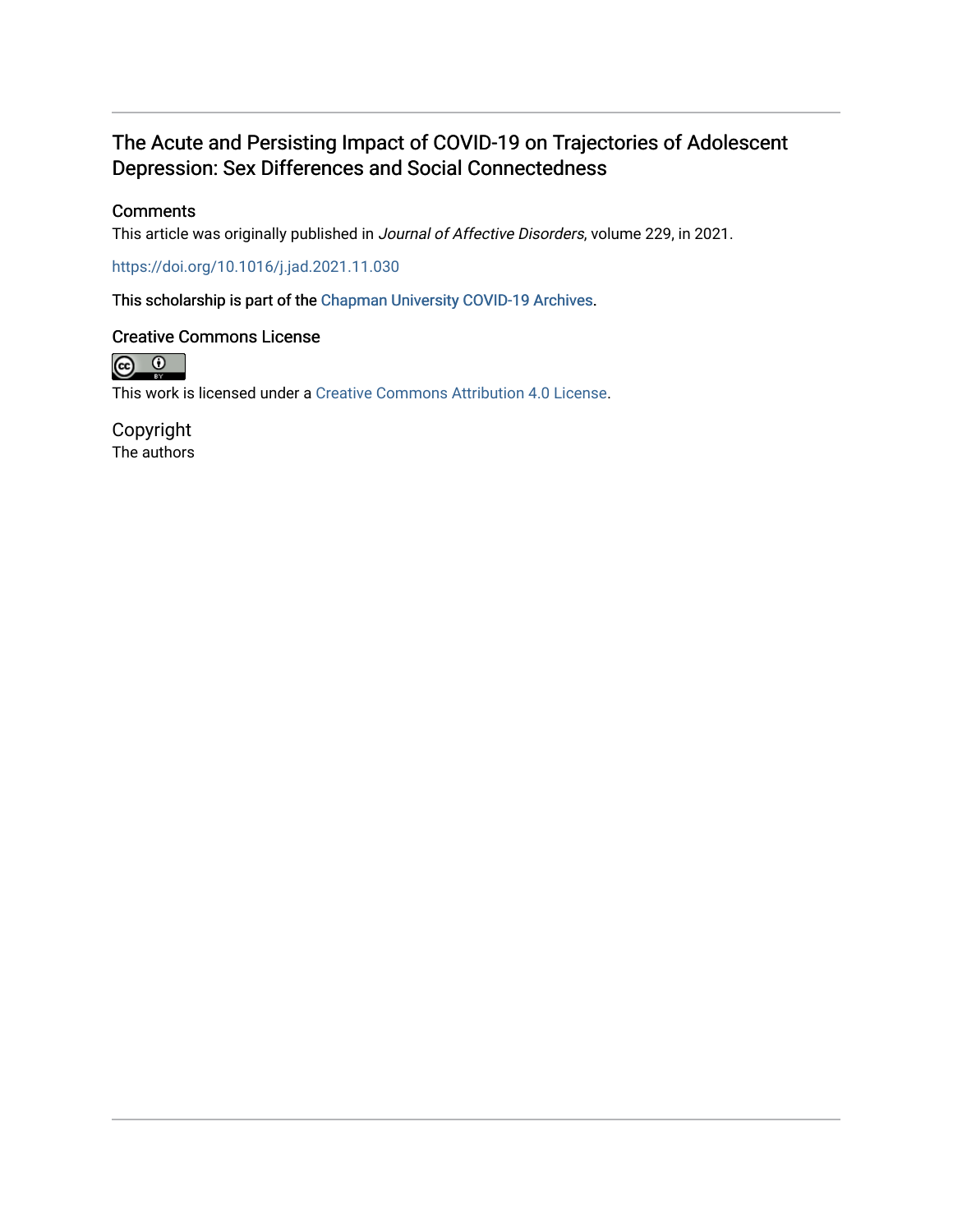

Research paper

Contents lists available at [ScienceDirect](www.sciencedirect.com/science/journal/01650327)

## Journal of Affective Disorders



journal homepage: [www.elsevier.com/locate/jad](https://www.elsevier.com/locate/jad)

## The acute and persisting impact of COVID-19 on trajectories of adolescent depression: Sex differences and social connectedness



## Sabrina R. Liu $^{\rm a,b, *},$  Elysia Poggi Davis  $^{\rm c,e}$ , Anton M. Palma  $^{\rm d}$ , Curt A. Sandman  $^{\rm e}$ , Laura M. Glynn  $^{\rm b}$

<sup>a</sup> *Conte Center, Department of Pediatrics, UCI, ZOT 4475, Irvine, CA 92697, United States of America* 

<sup>b</sup> *Department of Psychology, Crean College of Health and Behavioral Sciences, Chapman University, One University Drive, Orange, CA 92866, United States of America* 

<sup>c</sup> *Department of Psychology, University of Denver, 2155 S Race St, Denver, CO 80210, United States of America* 

<sup>d</sup> *Institute for Clinical and Translational Science, University of California, Irvine, 1301 Hewitt Hall, 843 Health Science Rd, Irvine, CA 92697, United States of America* 

<sup>e</sup> *Department of Psychiatry & Human Behavior, University of California, Irvine, 101 The City Dr S, Orange, CA 92868, United States of America* 

| ARTICLE INFO                                                                             | ABSTRACT                                                                                                                                                                                                                                                                                                                                                                                                                                                                                                                                                                                                                                                                                                                                                                                                                                                                                                                                                                                                                                                                                                                                                                                                                                                                                                                                                                                                                                                                                                                                                                                                                                                                                                                                                                                                                                                                  |
|------------------------------------------------------------------------------------------|---------------------------------------------------------------------------------------------------------------------------------------------------------------------------------------------------------------------------------------------------------------------------------------------------------------------------------------------------------------------------------------------------------------------------------------------------------------------------------------------------------------------------------------------------------------------------------------------------------------------------------------------------------------------------------------------------------------------------------------------------------------------------------------------------------------------------------------------------------------------------------------------------------------------------------------------------------------------------------------------------------------------------------------------------------------------------------------------------------------------------------------------------------------------------------------------------------------------------------------------------------------------------------------------------------------------------------------------------------------------------------------------------------------------------------------------------------------------------------------------------------------------------------------------------------------------------------------------------------------------------------------------------------------------------------------------------------------------------------------------------------------------------------------------------------------------------------------------------------------------------|
| Keywords:<br>COVID-19<br>Adolescent<br>Depression<br>Mental health<br>Pandemic<br>Social | Background: The COVID-19 era is a time of unprecedented stress, and there is widespread concern regarding its<br>short- and long-term mental health impact. Adolescence is a sensitive period for the emergence of latent psy-<br>chopathology vulnerabilities, often activated by environmental stressors. The present study examined COVID-<br>19's impact on adolescent depression and possible influences of different domains of social connectedness<br>(loneliness, social media use, social video game time, degree of social activity participation).<br><i>Methods:</i> A community sample of 175 adolescents (51% boys, mean age $= 16.01$ years) completed questionnaires<br>once before and twice during the COVID-19 pandemic. Piecewise growth modeling examined the acute (7 weeks)<br>and persistent (8 months) effects of COVID-19 on depressive symptoms, and differences across sex and social<br>connectedness.<br>Results: Significant increases in depressive symptoms followed pandemic onset for boys and girls. However, this<br>increase was earlier and more pronounced among girls than boys, whose depression only increased significantly<br>during the persistent period and to a lesser degree. Trajectories of depression were influenced by loneliness and<br>social connections.<br>Limitations: Most participants had economic stability and minimal exposure to the virus. Exacerbation of<br>depressive symptoms may be more severe in higher risk populations.<br>Conclusions: Adolescent depression levels have increased during COVID-19, and are higher for girls and those<br>who are lonely. Enhanced screening and management for adolescent depression and social connectedness could<br>play a critical role in mitigating the negative mental health fallout of COVID-19 and future pandemics within this<br>population. |

## **1. Introduction**

Considered the most serious global public health crisis since the 1918 influenza pandemic, COVID-19 has infected over 231 million people at the time of this study (October 2021), 4.7 million of whom have died ([WHO Coronavirus Disease \(COVID-19\) Dashboard, 2021\)](#page-11-0). Experts warn that without fundamental changes to the ways in which humans interact with their environment, the future will bring more frequent, contagious, and lethal pandemics [\(UN News, 2020](#page-11-0)). There is widespread concern among health professionals and the general public about the mental health impact of the virus and associated stressors (e.g., illness and death of oneself or loved ones, unemployment and financial insecurity, disrupted everyday life).

The impact of COVID-19 on adolescent mental health is of particular concern, given that adolescence is a sensitive period for the emergence of mental health disorders, often brought on or exacerbated by stressful environmental factors ([Barrocas and Hankin, 2011](#page-10-0)). In addition to the typical stressors that come with adolescence, those living through the pandemic must contend with a myriad of new COVID-19-related concerns, such as fear of infection, worry about the health of loved ones, disrupted future plans, missed rites of passage, school, finances, and interpersonal relationships ([Ellis et al., 2020; Bagus et al., 2021\)](#page-10-0). Indeed,

<https://doi.org/10.1016/j.jad.2021.11.030>

Available online 16 November 2021 0165-0327/© 2021 The Author(s). Published by Elsevier B.V. This is an open access article under the CC BY license [\(http://creativecommons.org/licenses/by/4.0/\)](http://creativecommons.org/licenses/by/4.0/). Received 19 February 2021; Received in revised form 13 October 2021; Accepted 13 November 2021

<sup>\*</sup> Corresponding author at: Department of Psychology, Crean College of Health and Behavioral Sciences, Chapman University, One University Drive, Orange, CA 92866, United States of America.

*E-mail address:* [sabliu@chapman.edu](mailto:sabliu@chapman.edu) (S.R. Liu).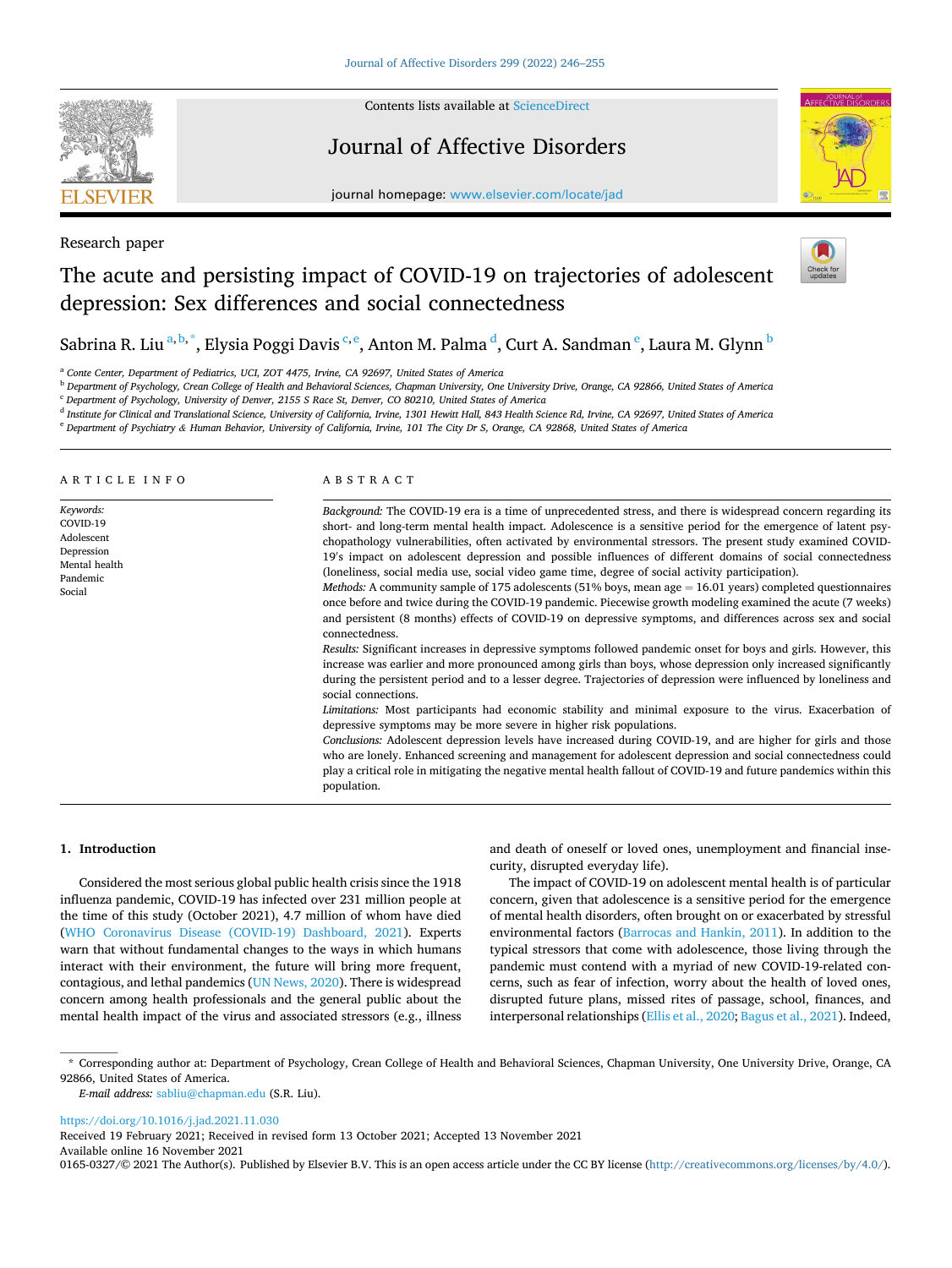cross-sectional research suggests that adolescents are experiencing unique pandemic-related stress ([American Psychological Association,](#page-10-0)  [2020; Ellis et al., 2020](#page-10-0); [Magson et al., 2020\)](#page-11-0), higher levels of stress than other age groups [\(American Psychological Association, 2020\)](#page-10-0), and increased prevalence of multiple mental health disorders ([Guessoum](#page-10-0)  [et al., 2020](#page-10-0)). However, most studies on COVID-19-related depression to date are cross-sectional, and the few existing longitudinal studies that include pre-COVID data report mixed findings [\(Copeland et al., 2021](#page-10-0); [Magson et al., 2020](#page-11-0); [Zhang et al., 2020\)](#page-11-0).

Adolescent social connectedness during the COVID-19 pandemic may be a key determinant of mental health. Emerging independence from parental figures and more reliance on peers for social connection and support is a hallmark of the adolescent developmental stage. Along with these changes comes more social stressors and increased social sensitivity, both of which are thought to increase susceptibility to depression ([Flynn and Rudolph, 2011;](#page-10-0) [Owens et al., 2019;](#page-11-0) [Somerville,](#page-11-0)  [2013\)](#page-11-0). The COVID-19 pandemic has disrupted typical adolescent social functioning through wide-spread school closures, event cancellations, and social distancing policies. Unsurprisingly, research has shown that adolescents are concerned about disconnection from friends, as well as disruption to school, extra-curricular activities, and social events during the COVID-19 pandemic [\(Ellis et al., 2020](#page-10-0); [Magson et al., 2020\)](#page-11-0). However, continued participation in social activities increases risk of exposure to COVID-19 and potentially increased worry and anxiety regarding exposure.

Learning more about online peer interactions among adolescents during the pandemic is critical to understanding social connectedness and its role in mental health. In today's world, virtually all U.S. adolescents are "hyperconnected" with their peers through digital mediums such as social media and online gaming [\(Anderson and Rainie, 2012](#page-10-0); [Colder Carras et al., 2017\)](#page-10-0), and cross-sectional data indicate that adolescent time on social media has increased further during the pandemic [\(Ellis et al., 2020\)](#page-10-0). There are conflicting findings and professional opinions regarding the impact of social media and/or social video game usage on adolescent mental health ([Granic et al., 2014](#page-10-0); [Nesi](#page-11-0)  [and Prinstein, 2015;](#page-11-0) [Ohannessian, 2009](#page-11-0); [Vannucci and McCauley](#page-11-0)  [Ohannessian, 2019\)](#page-11-0). On one hand, these online social mediums present opportunities for social connection, support, skill building, entertainment, and learning. Conversely, they might also expose one to negative peer interactions or bullying, more social comparison, and stressful, harmful, or violent modeling or messaging.

Adolescence is also the developmental stage during which girls begin to demonstrate greater rates of depression compared to boys ([Hankin](#page-11-0)  [et al., 1998](#page-11-0); [Rudolph, 2002](#page-11-0); [Salk et al., 2017](#page-11-0); [Slavich et al., 2020](#page-11-0)). One possible explanation is that puberty brings sex-differentiated hormonal and neurodevelopmental changes that create developmentally dependent vulnerabilities to various stressors ([Conley et al., 2014;](#page-10-0) [Copeland](#page-10-0)  [et al., 2019](#page-10-0); [Li et al., 2012](#page-11-0); [Salk et al., 2017](#page-11-0)). Evidence suggests these changes may render adolescent females more sensitive to stressors ([Bale, 2006;](#page-10-0) [Bourke and Neigh, 2011](#page-10-0); [Goel and Bale, 2009](#page-10-0); [Rudolph,](#page-11-0)  [2002\)](#page-11-0) and particularly those of an interpersonal nature [\(Conley et al.,](#page-10-0)  [2014;](#page-10-0) [Rudolph, 2002; Slavich et al., 2020](#page-11-0)).

The emergence of depression can lead to chronic disability across the lifetime ([Rudolph, 2017](#page-11-0)), and furthering understanding of how stress related to COVID-19 contributes to disease risk is critical for guiding surveillance and clinical intervention. The pandemic presents a natural experiment to study several important questions related to the contribution of stress exposure to adolescent depression. First, is the introduction of a universal stressor associated with increases in adolescent depression [\(Thapar and Rutter, 2019\)](#page-11-0)? Second, do trajectories of depressive symptoms vary by sex, and by the degree and nature of social connectedness (e.g., loneliness, degree of social activity participation, social media use, social video game use) during the pandemic? Lastly, is the effect related to duration of the stressor? Studies comparing mental health using data from multiple assessments from before and during the pandemic can provide insight into the acute *and* persistent impacts of the pandemic on mental health; however, to the authors' knowledge, there has been no research of this nature to date focused on adolescent depression.

The goal of the present study was to longitudinally examine the acute (at seven weeks into the pandemic) and persistent (at eight months into the pandemic) effects of the COVID-19 pandemic on adolescent depressive symptoms in boys and girls. We predicted that there would be an increase in depressive symptoms from before to during COVID-19 and that this difference would be more pronounced for girls and for those who were lonelier. We had no a priori hypotheses pertaining to the relation between social activity participation, social media and video game use and depression.

## **2. Methods**

### *2.1. Study overview and context*

This analysis used data from a sample of adolescents enrolled in an ongoing longitudinal study of mental health in Southern California. The week of March 11, 2020 COVID-19 was officially declared a pandemic by the WHO and a national emergency by the U.S. President. By early April, social distancing, travel restrictions, and mask-wearing guidelines were in place. In California, the governor declared a state of emergency on March 4th, issued a stay-at-home order on March 19th, and closed all schools for the remainder of the school year on April 1st. The state began to roll back its stay-at-home order in early May, only to reverse much of the plans by early June as cases began to spike again. By mid-December, California was consistently breaking new state records of daily cases and death tolls, and many counties reported their Intensive Care Units had 0% availability ([AJMC Staff, 2020](#page-10-0); [Antczak and Thompson, 2020](#page-10-0); [WHO, 2020](#page-11-0); [Eby, 2021](#page-10-0); [Hoeven, 2020](#page-11-0); [Lin et al., 2020;](#page-11-0) [Muccari et al.,](#page-11-0)  [2020; Ostrov and Ibarra, 2020](#page-11-0); [Reuters Staff, 2020; Tapp, 2020](#page-11-0)).

Longitudinal data used in this study were collected via three online surveys: The first assessment (T1) took place before the COVID-19 pandemic (on average, 2 years prior to state shutdown; range 5 years-1 week prior), the second assessment (T2) took place approximately eight weeks after the initial state shutdown (range 6 to 12 weeks), and the third (T3) took place at roughly 8.5 months after the shutdown (range 8 to 9.25 months). All data were collected before COVID-19 vaccines were available to the public. All procedures were approved by the responsible institutional review board. A timeline of survey administration in relation to the COVID-19 pandemic is presented in the Supplementary Material.

## *2.2. Participants*

Participants included 175 adolescents (51% boys) whose mothers were originally recruited during pregnancy into a longitudinal study of child development. Participants ranged in age from 12 to 21 at the date of the first California shutdown ( $M = 16.01$ ,  $SD = 2.56$ ). For the current study, the only inclusion criteria were for adolescents to belong to the original study cohort  $(N = 271)$  and to have completed all three assessments. Those that completed all three surveys were about 9 to 10 months younger on average than those who did not. The two subsamples did not differ across sex, income, or racial/ethnic identity. Further sample demographic information is reported in [Table 1](#page-4-0).

### *2.3. Measures*

COVID-19-specific descriptive information was collected at T3 with a series of questions from the CoRonavIruS Health Impact Survey ([CRISIS,](#page-11-0)  [2020\)](#page-11-0) Youth Self-Report Baseline Form, a measure developed by the National Institute of Mental Health, and Nathan Kline Institute.

*Depressive Symptoms* were assessed with the Children's Depression Inventory (CDI-2:SR [S] [\(Kovacs, 2011\)](#page-11-0). The CDI-2 consists of 12 self-report items assessing various symptoms over the prior two weeks.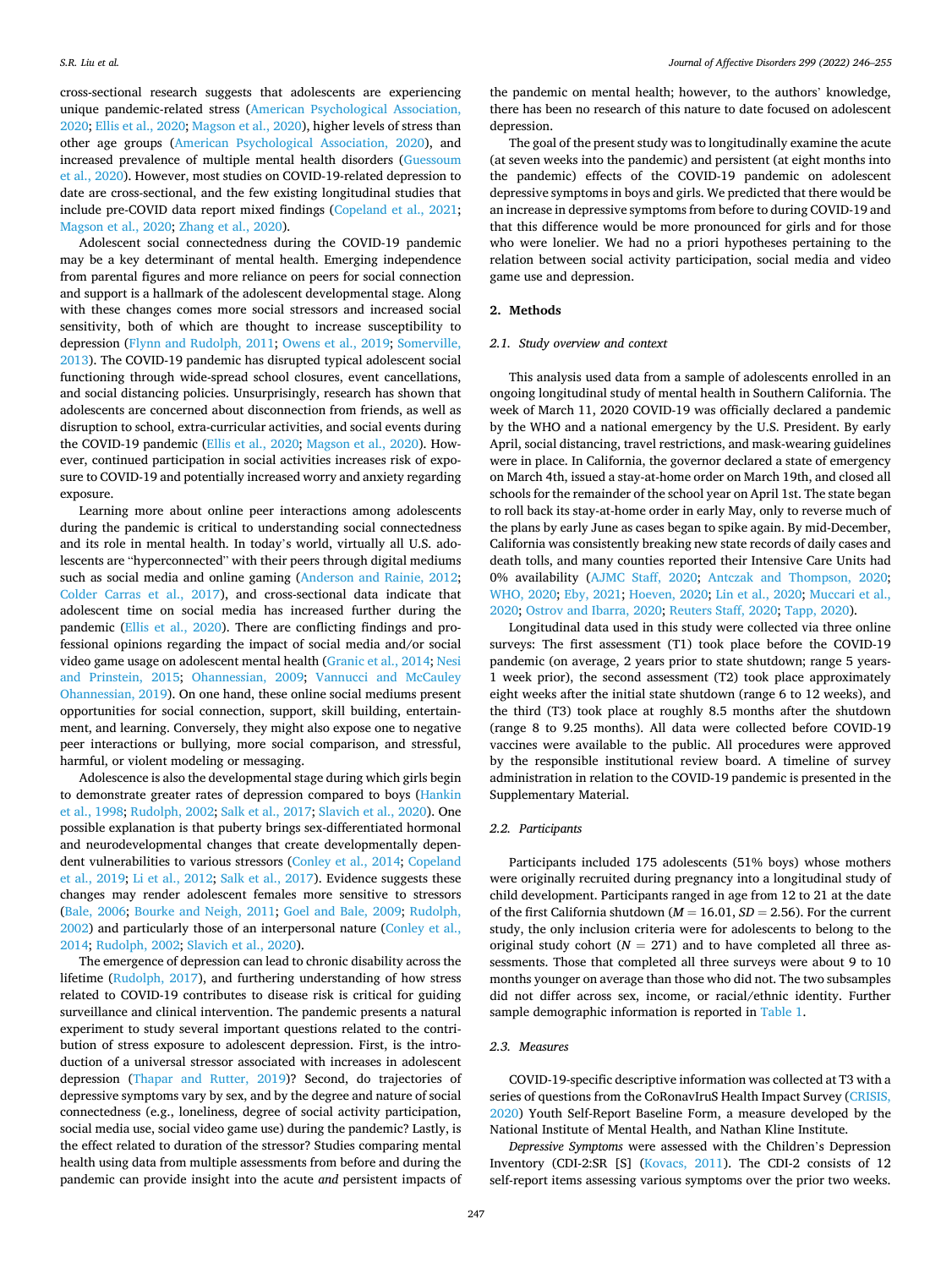#### <span id="page-4-0"></span>**Table 1**

Participant Characteristics, COVID-19-related Health & Financial Impact at 8 Months Post State Shutdown.

|                                                                  | Mean (SD), Median<br>or $%$ |
|------------------------------------------------------------------|-----------------------------|
| Age (Mean)                                                       | 16.01 (2.56)                |
| Sex (% Female)                                                   | 49.1                        |
| Racial/Ethnic Identity (%)                                       |                             |
| Latinx/Hispanic                                                  | 27.4                        |
| Non-Hispanic White                                               | 42.9                        |
| <b>Black/African American</b>                                    | 3.4                         |
| Asian American                                                   | 6.9                         |
| <b>Multiethnic</b>                                               | 19.4                        |
| School Type (%; for those attending school at start of           |                             |
| pandemic, $n = 159$ )                                            |                             |
| Middle School                                                    | 25.8                        |
| High School                                                      | 40.3                        |
| College                                                          | 27                          |
| Other (home school, certificate program, vocational program)     | 6.9                         |
| Income-to-needs ratio (Median %)                                 | 443                         |
| Internet Access in Home (%)                                      | 98.3                        |
| Employment and earning status changes due to COVID-19 (%)        |                             |
| Lost job                                                         | 7.4                         |
| Family member lost job                                           | 6.3                         |
| Reduced ability to earn money                                    | 14.3                        |
| Family member reduced ability to earn money                      | 26.3                        |
| Exposure to COVID-19 (%)                                         |                             |
| Exposed to someone likely to have virus                          | 18.9                        |
| Suspected of having the virus (tested positive, received medical | 6.3                         |
| diagnosis, or had symptoms)                                      |                             |
| Member of household diagnosed                                    | 3.4                         |
| Someone close (non-household member) diagnosed                   | 21.7                        |

Responses are summed for an overall score, which can range from 0 to 24. The CDI-2 has been validated and widely used as an assessment tool with adolescent populations [\(Kovacs, 2011\)](#page-11-0). In the current study, it showed strong internal consistency at each timepoint, with values ranging between 0.81 and 0.84.

*Loneliness* was measured at T2 and T3 with the 8-item UCLA loneliness scale (RULS-8; [Roberts et al., 1993](#page-11-0)). Scores can range from 0 to 24, with greater scores indicating more loneliness. This measure has been used extensively with different adolescent populations [\(Goossens et al.,](#page-10-0)  [2014;](#page-10-0) [Loades et al., 2020\)](#page-11-0), and there was good internal consistency in the current study sample (alpha = 0.82). Reported levels of loneliness at T2 and T3 were moderately correlated (*r* = 0.56 *p <* .01), and an average of the two scores was used.

*Time spent per day engaging in social media* was assessed at T2 and T3 with a question from the CRISIS asking how much time per day participants were spending on social media (e.g., FaceTime, Zoom, Facebook, Instagram, Snapchat, Twitter, TikTok). Participants responded on a 5 point scale ranging from  $1 =$  "none" to  $5 =$  "more than 6 h." Social media use at T2 and T3 were correlated  $(r = 0.49 \, p < .01)$ , and an average of the two scores was used.

*Time spent per day playing social video games* was assessed at T3 with a question created for this study and based on formating of the CRISIS. Participants were asked how much time they spent per day (hours and minutes) playing video games with others over the course of the last two weeks.

*Social activity participation* was measured at T3 with a checklist created for this study, asking participants if they had done any of 16 different activities since the beginning of the pandemic. These endorsements were summed for a total score assessing participants' degree of social activity participation during COVID-19.

## *2.4. Data analyses*

A piecewise conditional growth model was employed to model within-person change in depressive symptoms during two distinct time periods: from time of shutdown to seven weeks later (acute effect), and

from seven weeks past the shutdown until approximately eight months into COVID-19 (persistent effect). We conceptualized sex and social connectedness as potential predictors of between-person differences in susceptibility to depressive symptoms. To test these hypotheses, we fit a model with an interaction term between sex and time to assess sex differences in trajectories of depressive symptoms in the acute and persistent periods (model 1). We then refit the model including each measure of social connectedness in a 3-way interaction with sex and time: loneliness\*sex\*time (model 2), social video game time\*sex\*time (model 3), social media use\*sex\*time (model 4), and social activity participation\*sex\*time (model 5). All models adjusted for participant age at the time of the shutdown (centered at the mean) to account for age-related variability in depressive symptoms. Model results were used to calculate mean CDI scores at each timepoint and mean change in CDI scores between timepoints, estimated at the median number of months from the shutdown for each assessment (T1: 27.25 months before; T2: 1.75 months after; T3: 8.25 months after); for models 2–4, mean CDI scores were estimated at the 25th ("low") and 75th ("high") percentiles of loneliness, social video game time, social media use time, and social activity participation. Because of emerging research suggesting that mental health during the pandemic may differ by exposure to COVID-19 and/or race/ethnicity [\(Guo et al., 2020;](#page-10-0) [Lee and Singh, 2021](#page-11-0)), exploratory supplemental analyses (repeated-measures analyses of covariance) were employed to investigate if these variables were associated with degree of change in depression scores across time.

## **3. Results**

### *3.1. Sample characteristics*

Sample demographics and COVID-19-related information are reported in Table 1. Twenty-six percent of the sample had a family member whose ability to earn money was reduced due to COVID-19, while almost one-fifth reported exposure to someone likely to have the virus, and 6% believed they had acquired COVID.

[Figs. 1](#page-5-0) and [2](#page-6-0) illustrate self-reported participation in social activities and interpersonal relationships after the onset of the COVID-19 pandemic by sex. The overwhelming majority of participants reported engaging in social activities with non-household members during the pandemic. More popular activities included going to eat at restaurants outdoors and going inside others' homes. Notably, boys and girls did not significantly differ in their endorsement of any social exposure items except for going to the movies (17% of boys vs. 6% of girls). When these activities were summed, boys reported participating in an average of 6.03 activities, which was similar to girls' average of 6.23 activities.

Over half of participants reported using social media for 2–3 h or more per day and playing social video games for 3.4 h per day; sex differences emerged with girls spending significantly more time on social media  $(F(1,173) = 28.12, p < .001)$  and boys playing social video games more  $(F(1,171) = 23.84, p < .001)$ . On average, girls reported that they spend closer to 4–6 h daily on social media (a value of 4 on the scale), while boys reported spending closer to 2–3 h (a value of 3 on the scale). Conversely, boys are spending much more daily time playing social video games at an average of 243 min compared to girls' daily average of 40 min. There were no reported sex differences in loneliness.

### *3.2. Trajectories of depressive symptoms*

Mean CDI scores and mean changes between timepoints were estimated from the growth models and are presented in [Table 2](#page-7-0) and graphically in [Figs. 3](#page-8-0) and [4.](#page-8-0) Model 1 shows that in the pre-COVID era, boys and girls had no significant differences in mean CDI scores (3.91 for boys, 4.35 for girls,  $p = .39$ ). However, as seen in [Fig. 3](#page-8-0), girls experienced a significant increase in depressive symptoms during the acute period following the initial COVID-19-related state shutdown (mean change:  $+1.31$  points,  $p < .01$ ), and boys did not  $(+.03$  points, *NS*).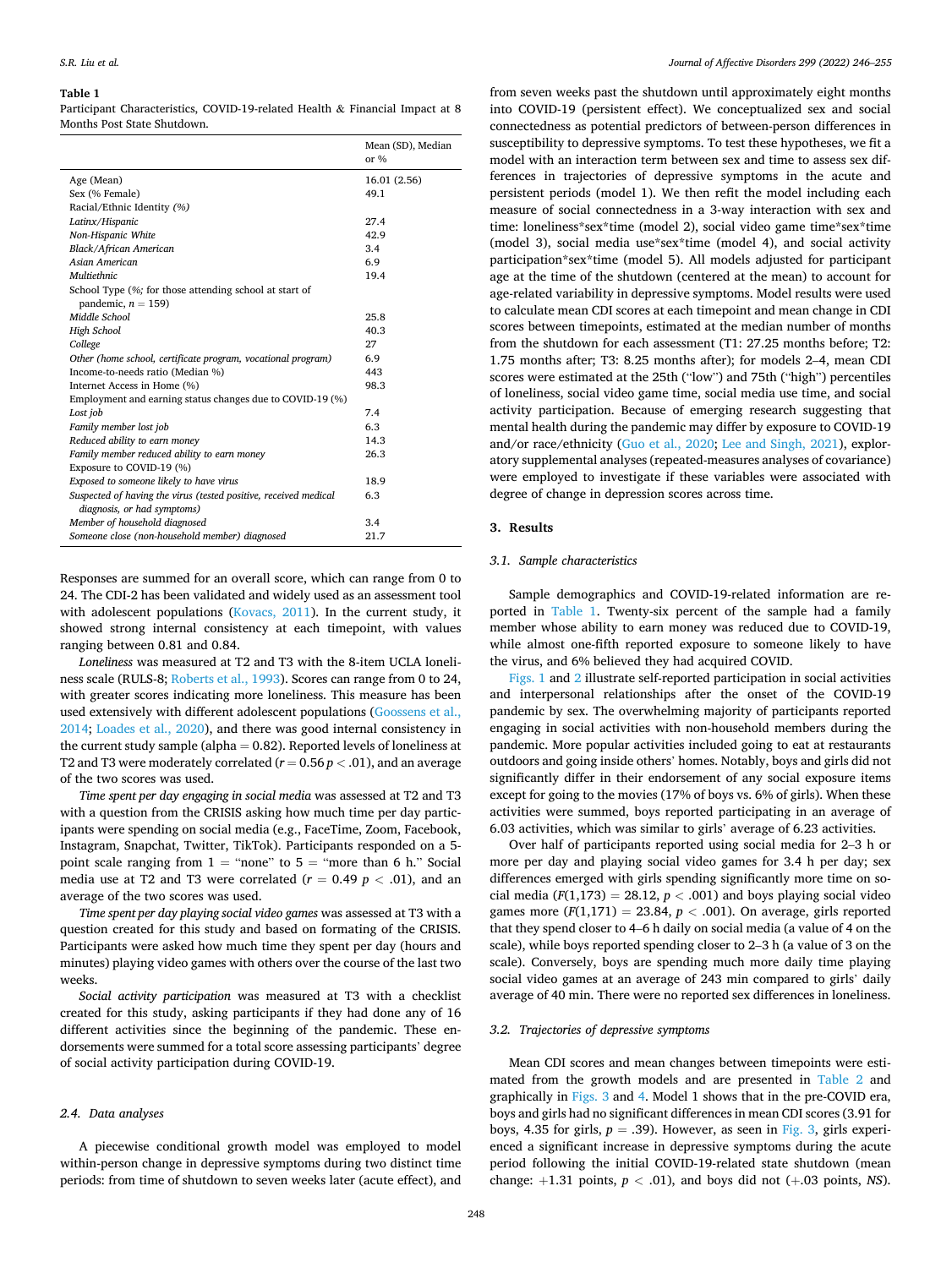<span id="page-5-0"></span>

**Fig. 1.** Percentage of participants who endorsed participation in various social activities 8 months into state COVID-19 related shutdown. *Note.* Asterisks in bar labels denote significant differences between boys and girls, \*p < .05. Only respondents currently in school answered questions about school format.

During the persistent period (between 7 and 33 weeks into the pandemic), boys had a significant increase in depression levels (mean change: +1.02 points, *p <* .05). Meanwhile, girls did report a significant change in depression levels during the persistent period.

Models 2–5 ([Table 2](#page-7-0)) examined change in depressive symptoms over time for boys and girls, and the influence of loneliness, time playing social video games, level of social media use, and degree of participation in social activities. Elevated loneliness was associated with higher levels of depressive symptoms at all timepoints, for both boys and girls [\(Fig. 4](#page-8-0)). Further, among adolescents with high levels of loneliness, sex differences in levels of depression were attenuated. For girls, more time on both social media and video games showed patterns of higher levels of depression across time. In particular, girls with higher levels of social video game time reported greater acute increases in depressive symptoms compared to girls with less social video game (difference = 1.62, *p <* .01). Additionally, girls who spent more time on social media had higher depressive symptoms during the pandemic compared to girls with lower social media use ( $p < .05$ ). Girls' high social media use was associated with a more pronounced acute increase in depressive

symptoms (difference  $= .28, p < .01$ ). In contrast to girls, social media use and video game time were not robust predictors of boys' depression over time. Lastly, throughout the pandemic, girls participating in more social activities experienced a steeper increase in depression symptoms compared to girls participating in fewer social activities (acute period difference = .26,  $p < .01$ ; persistent period difference = .48,  $p < .01$ ). Similar to social media use and social video game time, social activity participation was not a robust predictor of depression during the pandemic for boys.

The exploratory analyses testing associations of COVID-19 exposure and racial/ethnic identity with change in depression over time be found in the Supplemental Material.

## **4. Discussion**

Existing literature suggests that the impact of stress on functioning can be more pronounced when the experience is prolonged ([Goldfarb,](#page-10-0)  [2020\)](#page-10-0), but in comparison to research on acute collective stressors (for example, an earthquake or event of mass violence), there is very little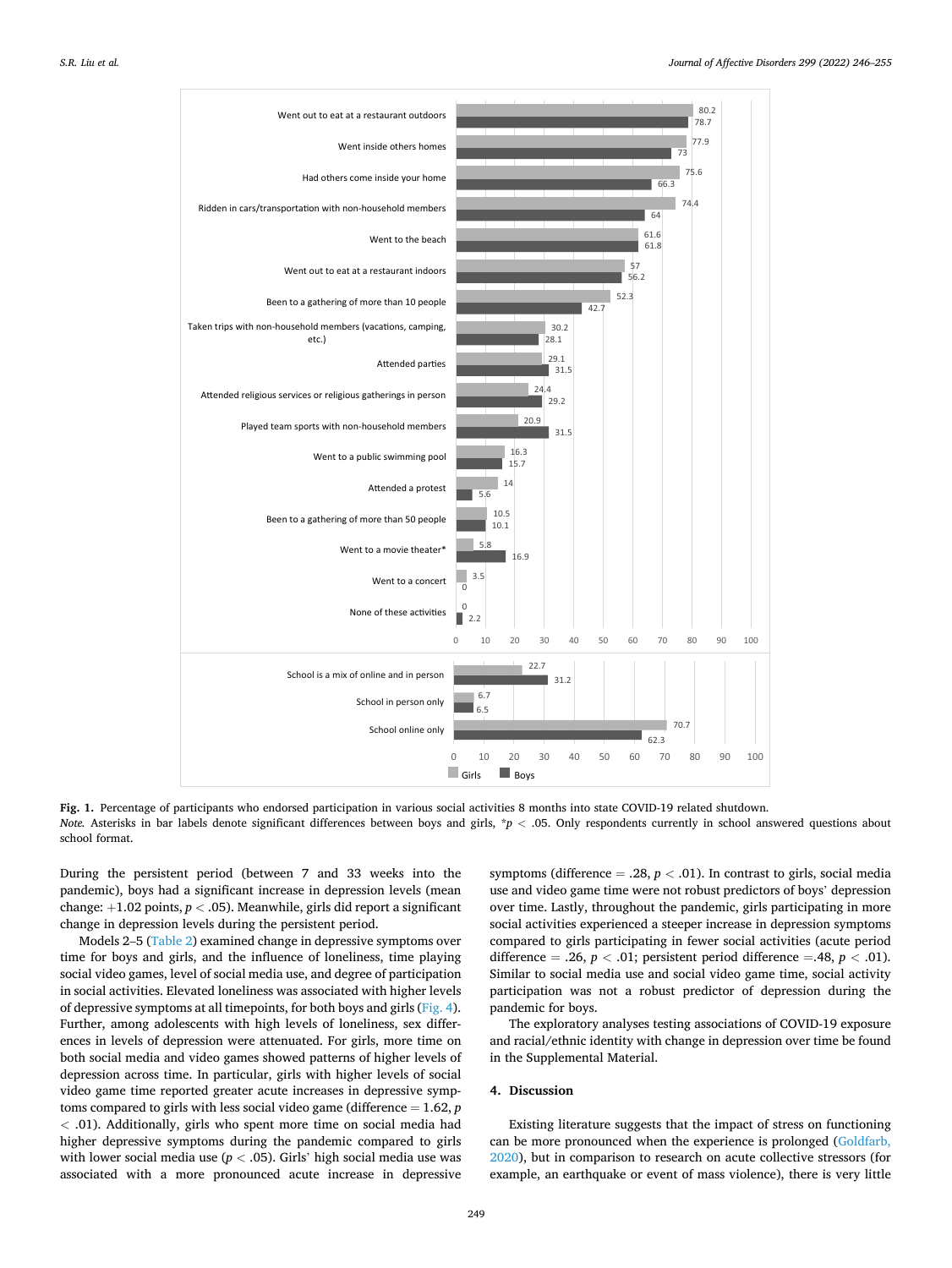<span id="page-6-0"></span>

**Fig. 2.** Boys' and girls' average ratings of social activity participation, loneliness and time on social video games and social media. *Note.* Asterisks denote significant differences across sex, \*\*\**p* < .001. Social video game time and social activity participation were rated at T3; loneliness and social media time are averaged scores from T2 and T3 ratings.

research on how extended stressors like a pandemic impact mental health over time. In response to the ongoing public health emergency perpetuated by the COVID-19 pandemic, this study sought to answer critical questions about its acute and persistent effects on adolescent depressive symptoms. Longitudinal modeling identified increases in depressive symptoms among adolescents that have important implications for clinical assessment and treatment, particularly during the COVID-19 pandemic. Notably, we observed both acute and persistent increases in adolescent depression levels after the shutdown, and these changes differed by sex and social connectedness. Before the pandemic, girls and boys in our sample did not differ in their depression levels. However, after the shutdown, girls showed a significant uptick in depressive symptoms during the first seven weeks, which were maintained over the course of the next six or seven months. In contrast, boys did not initially exhibit increases in depressive symptoms after the shutdown, but their symptoms increased over the course of the next six months. Typically, adolescents score between 3 and 4 on the CDI-2:SR [S] ([Kovacs, 2011](#page-11-0)), but the average depression scores of adolescents in this study eight months after the shutdown was approximately 5 for boys and 6 for girls, indicating elevated symptoms beyond what would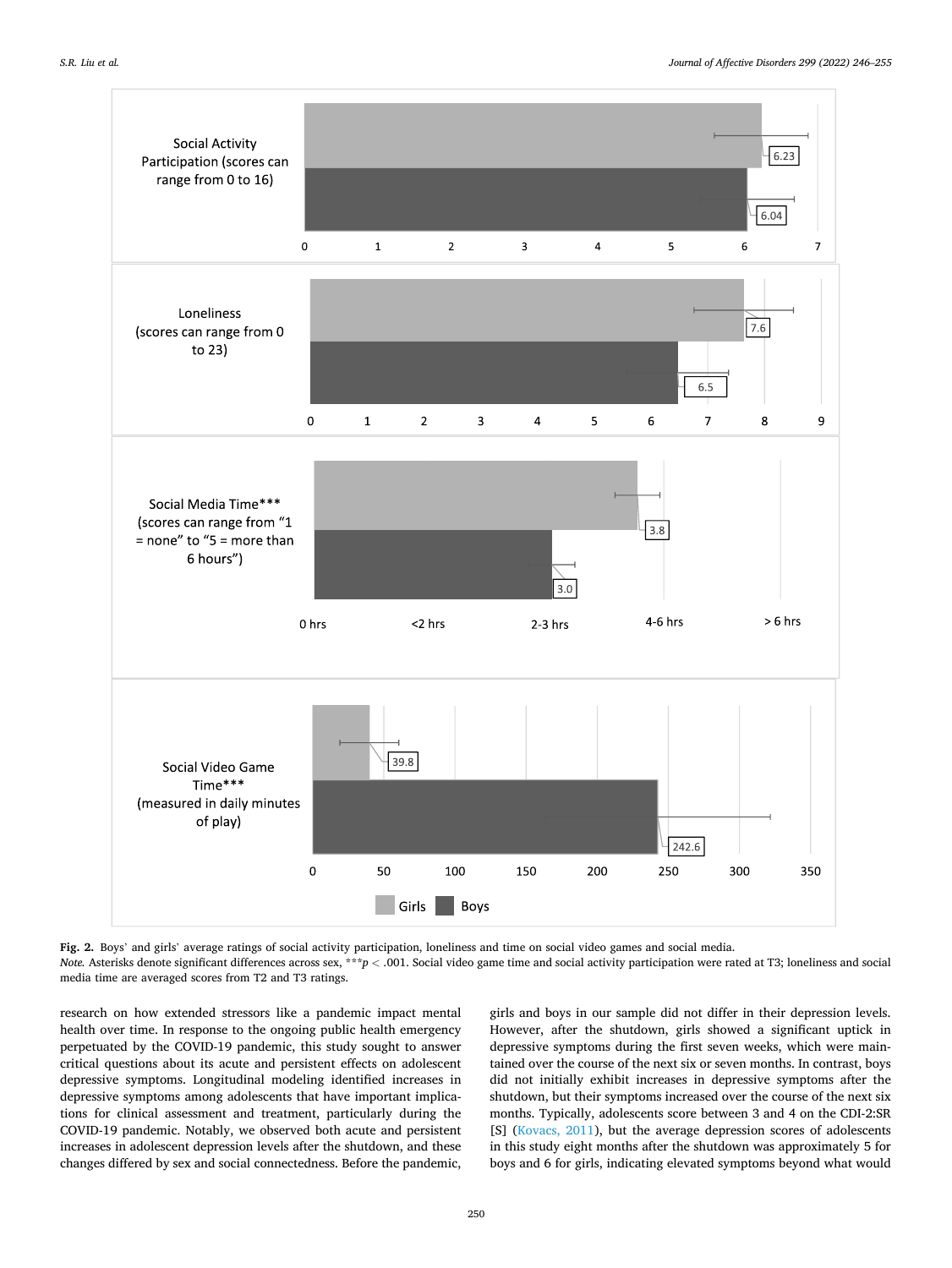<span id="page-7-0"></span>

| Table 2 |                                                                                                                     |
|---------|---------------------------------------------------------------------------------------------------------------------|
|         | Boy's ( $n = 89$ ) and girls' ( $n = 86$ ) trajectories of depression from before to after COVID-19 pandemic onset. |

|                                    | Model 1      |             |                         | Model $2 (+$ loneliness)    |                              | Model 3 ( $+$ social video game time) |                                     |             | Model 4 ( $+$ social media use time)       |                                    |              | Model 5 ( $+$ social activity<br>participation) |                                                |             |                         |
|------------------------------------|--------------|-------------|-------------------------|-----------------------------|------------------------------|---------------------------------------|-------------------------------------|-------------|--------------------------------------------|------------------------------------|--------------|-------------------------------------------------|------------------------------------------------|-------------|-------------------------|
| Timepoint                          | <b>Boys</b>  | Girls       | Boys vs.<br>girls $p^a$ | <b>Boys</b>                 | Girls                        | Boys vs.<br>girls $p^a$               | Boys                                | Girls       | Boys vs.<br>girls $p^a$                    | <b>Boys</b>                        | Girls        | Boys vs.<br>girls $p^a$                         | Boys                                           | Girls       | Boys vs.<br>girls $p^a$ |
|                                    | All          |             |                         | Low loneliness <sup>b</sup> |                              |                                       | Low social video game<br>time       |             |                                            | Low social media use<br>time       |              |                                                 | Low social activity participation <sup>b</sup> |             |                         |
| Mean CDI score (SE)                |              |             |                         |                             |                              |                                       |                                     |             |                                            |                                    |              |                                                 |                                                |             |                         |
| Pre-COVID (T1)                     | 3.91         | 4.35        |                         | 2.97                        | 3.18                         |                                       | 3.41                                | 4.21        |                                            | 3.93                               | 3.96         |                                                 | 4.32                                           | 4.70        |                         |
|                                    | (0.37)       | (0.36)      |                         | (0.36)                      | (0.42)                       |                                       | (0.72)                              | (0.42)      |                                            | (0.37)                             | (0.48)       |                                                 | (0.44)                                         | (0.46)      |                         |
| Acute (T2)                         | 3.94         | 5.66        | $**$                    | 2.57                        | 4.14                         | $\dot{\mathbf{x}}$                    | 4.15                                | 5.30        |                                            | 3.91                               | 5.02         |                                                 | 4.42                                           | 5.86        |                         |
|                                    | (0.36)       | (0.36)      |                         | (0.35)                      | (0.41)                       |                                       | (0.67)                              | (0.43)      |                                            | (0.36)                             | (0.48)       |                                                 | (0.42)                                         | (0.45)      |                         |
| Persistent (T3)                    | 4.95         | 6.07        | $\star$                 | 3.59                        | 4.86                         |                                       | 5.13                                | 5.74        |                                            | 4.93                               | 5.42         |                                                 | 5.41                                           | 6.04        |                         |
|                                    | (0.37)       | (0.37)      |                         | (0.37)                      | (0.43)                       |                                       | (0.69)                              | (0.45)      |                                            | (0.37)                             | (0.49)       |                                                 | (0.44)                                         | (0.47)      |                         |
| Change over time (SE) <sup>c</sup> |              |             |                         |                             |                              |                                       |                                     |             |                                            |                                    |              |                                                 |                                                |             |                         |
| $\Delta$ Acute - Pre-COVID         | 0.03         | 1.31        | $**$                    | $-0.39$                     | 0.96                         | $\star\star$                          | 0.74                                | 1.09        | $\star\star$                               | $-0.02$                            | 1.06         | $\star\star$                                    | 0.10                                           | 1.16        | $* *$                   |
|                                    | (0.29)       | $(0.27)$ ** |                         | (0.33)                      | (0.38)                       |                                       | (0.64)                              | $(0.29)$ ** |                                            | (0.31)                             | $(0.39)$ *   |                                                 | (0.35)                                         | $(0.34)$ ** |                         |
| $\Delta$ Persistent – Acute        | 1.02         | 0.41        | $\star\star$            | 1.02                        | 0.72                         | $\star\star$                          | 0.97                                | 0.44        | $\star\star$                               | 1.02                               | 0.40         | $\pm\pm$                                        | 0.99                                           | 0.18        | **                      |
|                                    | $(0.33)^{*}$ | (0.34)      |                         | (0.38)                      | (0.45)                       |                                       | (0.64)                              | (0.41)      |                                            | (0.34)                             | (0.46)       |                                                 | (0.40)                                         | (0.42)      |                         |
|                                    |              |             |                         |                             | High loneliness <sup>b</sup> |                                       | High social video game<br>time      |             | High social media use<br>time <sup>b</sup> |                                    |              | High social activity participation <sup>b</sup> |                                                |             |                         |
| Mean CDI score (SE)                |              |             |                         |                             |                              |                                       |                                     |             |                                            |                                    |              |                                                 |                                                |             |                         |
| Pre-COVID (T1)                     |              |             |                         | 4.70                        | 5.11                         |                                       | 3.98                                | 4.20        |                                            | 3.57                               | 4.50         |                                                 | 3.45                                           | 4.11        |                         |
|                                    |              |             |                         | (0.41)                      | (0.32)                       |                                       | (0.40)                              | (0.88)      |                                            | (0.49)                             | (0.37)       |                                                 | (0.45)                                         | (0.42)      |                         |
| Acute (T2)                         |              |             |                         | 5.47                        | 6.53                         |                                       | 3.91                                | 6.91        | $\star\star$                               | 3.61                               | 5.84         | $\star\star$                                    | 3.38                                           | 5.52        | $* *$                   |
|                                    |              |             |                         | (0.37)                      | (0.34)                       |                                       | (0.40)                              | (0.76)      |                                            | (0.51)                             | (0.37)       |                                                 | (0.44)                                         | (0.42)      |                         |
| Persistent (T3)                    |              |             |                         | 6.45                        | 6.75                         |                                       | 4.91                                | 7.02        |                                            | 5.07                               | 6.28         |                                                 | 4.44                                           | 6.19        |                         |
|                                    |              |             |                         | (0.39)                      | (0.36)                       |                                       | (0.41)                              | (0.78)      |                                            | (0.52)                             | (0.39)       |                                                 | (0.45)                                         | (0.43)      |                         |
| Change over time $(SE)^{c}$        |              |             |                         |                             |                              |                                       |                                     |             |                                            |                                    |              |                                                 |                                                |             |                         |
| $\Delta$ Acute - Pre-COVID         |              |             |                         | 0.77                        | 1.42                         | $\star\star$                          | $-0.07$                             | 2.71        | $\star\star$                               | 0.04                               | 1.34         | $\star\star$                                    | $-0.08$                                        | 1.41        | $\star\star$            |
|                                    |              |             |                         | (0.41)                      | $(0.27)$ **                  |                                       | (0.31)                              | $(0.84)$ ** |                                            | (0.37)                             | $(0.27)$ **  |                                                 | (0.37)                                         | $(0.34)$ ** |                         |
| $\Delta$ Persistent – Acute        |              |             |                         | 0.99                        | 0.22                         | $\star\star$                          | 1.00                                | 0.12        | $\star\star$                               | 1.46                               | 0.44         | $\star\star$                                    | 1.07                                           | 0.67        | $* *$                   |
|                                    |              |             |                         | (0.41)                      | (0.38)                       |                                       | (0.38)                              | (0.72)      |                                            | (0.48)                             | (0.35)       |                                                 | (0.40)                                         | (0.41)      |                         |
| Differences by social              |              |             |                         | High vs. low loneliness     |                              |                                       | High vs. low social video game time |             |                                            | High vs. low social media use time |              |                                                 | High vs. low social activity                   |             |                         |
| connectedness <sup>d</sup>         |              |             |                         |                             |                              |                                       |                                     |             |                                            |                                    |              |                                                 | participation                                  |             |                         |
| Mean CDI score (SE)                |              |             |                         |                             |                              |                                       |                                     |             |                                            |                                    |              |                                                 |                                                |             |                         |
| Pre-COVID (T1)                     |              |             |                         | 1.73                        | 1.93                         |                                       | 0.57                                | $-0.01$     |                                            | $-0.36$                            | 0.54         |                                                 | $-0.86$                                        | $-0.59$     |                         |
|                                    |              |             |                         | $(0.44)$ **                 | $(0.40)$ **                  |                                       | (0.77)                              | (1.01)      |                                            | (0.38)                             | (0.41)       |                                                 | (0.50)                                         | (0.51)      |                         |
| Acute (T2)                         |              |             |                         | 2.89                        | 2.39                         |                                       | $-0.24$                             | 1.61        |                                            | $-0.30$                            | 0.82         |                                                 | $-1.04$                                        | $-0.34$     |                         |
|                                    |              |             |                         | $(0.39)$ **                 | $(0.42)$ **                  |                                       | (0.75)                              | (0.90)      |                                            | (0.38)                             | $(0.41)^*$   |                                                 | (0.47)                                         | (0.49)      |                         |
| Persistent (T3)                    |              |             |                         | 2.86                        | 1.89                         |                                       | $-0.22$                             | 1.29        |                                            | 0.14                               | 0.86         |                                                 | $-0.97$                                        | $-0.14$     |                         |
|                                    |              |             |                         | $(0.41)$ **                 | $(0.44)$ **                  |                                       | (0.77)                              | (0.93)      |                                            | (0.39)                             | $(0.42)^{*}$ |                                                 | (0.49)                                         | (0.51)      |                         |
| Change over time (SE) <sup>c</sup> |              |             |                         |                             |                              |                                       |                                     |             |                                            |                                    |              |                                                 |                                                |             |                         |
| $\Delta$ Acute - Pre-COVID         |              |             |                         | 1.16                        | 0.46                         |                                       | $-0.81$                             | 1.62        |                                            | 0.06                               | 0.28         |                                                 | $-0.18$                                        | 0.26        |                         |
|                                    |              |             |                         | $(0.04)$ **                 | $(0.04)$ **                  |                                       | $(0.05)$ **                         | $(0.07)$ ** |                                            | $(0.04)$ *                         | $(0.04)$ **  |                                                 | $(0.04)$ **                                    | $(0.04)$ ** |                         |
| $\Delta$ Persistent – Acute        |              |             |                         | $-0.03$                     | $-0.50$                      |                                       | 0.03                                | $-0.32$     |                                            | 0.44                               | 0.04         |                                                 | 0.08                                           | 0.48        |                         |
|                                    |              |             |                         | (0.04)                      | $(0.05)$ **                  |                                       | (0.06)                              | $(0.06)$ ** |                                            | $(0.04)$ **                        | (0.04)       |                                                 | (0.04)                                         | $(0.04)$ ** |                         |

*Note.* \**p <sup>&</sup>lt;* .05, \*\**p <sup>&</sup>lt;* .01.

Mean CDI score is estimated by the fitted model at the median timepoint of assessment for each period (median no. weeks from state shutdown: T1: −109, T2: 7, T3: 33). All models are adjusted for age. Models 2–5 additionally include domains of social connectedness: loneliness (model 2), social video game time (model 3), social media use time (model 4), and social activity participation (model 5); these were modeled using 3-way interactions between social exposure\*sex\*time.

a Differences by sex were compared using two-tailed Welch's *t*-test.

 $\rm^b$  Low and high loneliness, social video game time and social media use time were set at the 25th and 75th percentile values in the sample. Loneliness: low = 4.0 vs. high = 9.5 points; social video game time: low = 0 high = 5.2 h; social media use time: low = 2–3, high = 4–6 h; social activity participation sum score: low = 4, high = 8 activities.

 $\rm c$  Mean change between timepoints were estimated using model-predicted CDI score at median weeks from shutdown, stratified by sex.

<sup>d</sup> p-values are for test of differences between high vs. low social connectedness variables in mean CDI score and change in mean CDI score over time.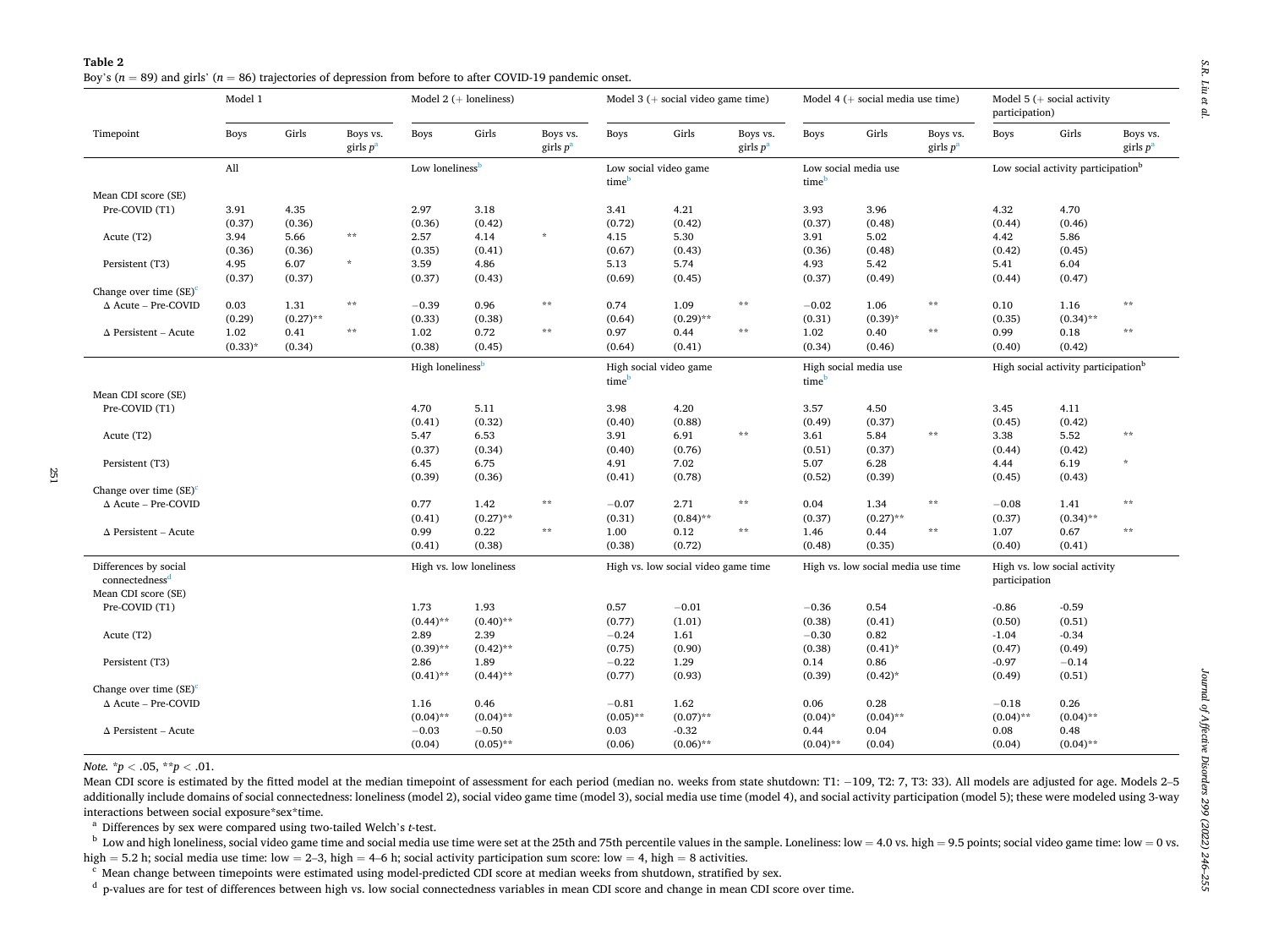<span id="page-8-0"></span>

**Fig. 3.** Estimated mean depressive symptoms in the pre-COVID, acute and persistent periods by sex.

*Note.* Asterisks denote statistically significant changes in mean CDI score from the previous timepoint,  $\frac{p}{p}$  < .05,  $\frac{p}{p}$  < .01. CDI scores were modeled using a conditional growth model (random intercepts for individual) adjusted for age at shutdown, with interaction between sex\*time. Time is modeled using piecewise linear regression with knot at 7 weeks after shutdown. Dashed vertical line represents the state COVID-19 related shutdown date.

be expected in a non-pandemic population. Changes in depressive symptoms were present after adjusting for age, suggesting that the observed increases were over and above expected developmental changes.

Our results align with and build on a limited number of prospective findings of elevated depression in adolescents in the United States and abroad, in response to COVID-19 ([Copeland et al., 2021;](#page-10-0) [Huckins et al.,](#page-11-0)  [2020; Magson et al., 2020; Zhang et al., 2020](#page-11-0)). For example, Magson and

colleagues (2020) also observed a more pronounced increase in depression levels for girls compared to boys from before to during COVID-19 (two months in). Our study extends Magson's finding by documenting that girls' depression levels remained elevated after an initial rise, while boys showed a delayed response, closing some of the observed gap. Taken together, the results support prior evidence and clinical theory suggesting that an increase in stress (in this case, stress related to COVID-19) and stress sensitivity during adolescence contributes to increases in depressive symptoms ([Hankin, 2015](#page-11-0); [Somerville](#page-11-0)  [et al., 2010](#page-11-0)), and that girls may have heightened stress sensitivity compared to boys in adolescence ([Bale, 2006](#page-10-0); [Bourke and Neigh, 2011](#page-10-0); [Conley et al., 2014](#page-10-0); [Goel and Bale, 2009;](#page-10-0) [Rudolph, 2002](#page-11-0)), resulting in their faster and more extreme depressive reaction in response to COVID-19. The increases in depressive symptoms we observed over time were particularly important, given prior research showing that youth scores on self-report depression measures typically decline over time due to a repeated-measures effect ([Long et al., 2020\)](#page-11-0). Also notable were the sex differences present in both level and trajectories of adolescent depression, because while it is well-established that adolescents demonstrate large sex differences in depression as measured by diagnostic interviews, these differences do not necessarily emerge when examining adolescent depression symptoms through self-report questionnaires like the CDI ([Long et al., 2020\)](#page-11-0).

Although girls appear to be suffering more than boys in response to COVID-19, our results show that boys also are impacted and thus should not be overlooked in prevention and intervention efforts. Prior research suggests boys' delayed response may be related to higher levels of emotional regulation, lower levels of socioemotional awareness and/or societal norms and pressures for males to suppress negative emotions more so than girls ([Deckert et al., 2020](#page-10-0); [Giel and Derntl, 2021](#page-10-0); [Hagler](#page-10-0)  [et al., 2016](#page-10-0); [Pollastri et al., 2018\)](#page-11-0). Scholars have also questioned whether males may be more likely to respond to COVID-19 related stressors via externalizing behaviors that this investigation did not address, such as substance use ([Giel and Derntl, 2021\)](#page-10-0). Research examining adolescent externalizing disorders during COVID-19 could deepen understanding of the sex differences identified by the current study.

Given the dearth of mental health research on pandemics prior to COVID-19, it also is important to draw on literature from the field of disaster psychiatry to contextualize study results. To date, research of a longitudinal nature that considers possible sex differences has been limited. A recent meta-analysis found exposure to natural disasters was



**Fig. 4.** Estimated mean depressive symptoms in the pre-COVID, acute and persistent periods by sex, moderated by loneliness, social video game time, social media use time, and social activity participation.

*Note.* Asterisks denote statistically significant changes in mean CDI score from the previous timepoint,  $\pi p$  < .05,  $\pi p$  < .01. CDI scores were modeled using a conditional growth model (random intercepts for individual) adjusted for age at shutdown, with 3-way interaction terms between each social connectedness variable with sex\*time, e.g., loneliness\*sex\*time. Time was modeled using piecewise linear regression with knot at 7 weeks after shutdown. Mean CDI scores were estimated at low and high values of loneliness, social video game time, social media use time, and social activity participation, fixed at the 25th and 75th percentile values in the total sample. Loneliness: low = 4.0 vs. high = 9.5 points; social video game time: low = 0 vs. high = 5.2 h; social media use time: low = 2–3 vs. high = 4–6 h; social activity participation:  $low = 4$  vs. high = 8 activities. Dashed vertical line represents the state COVID-19 related shutdown date.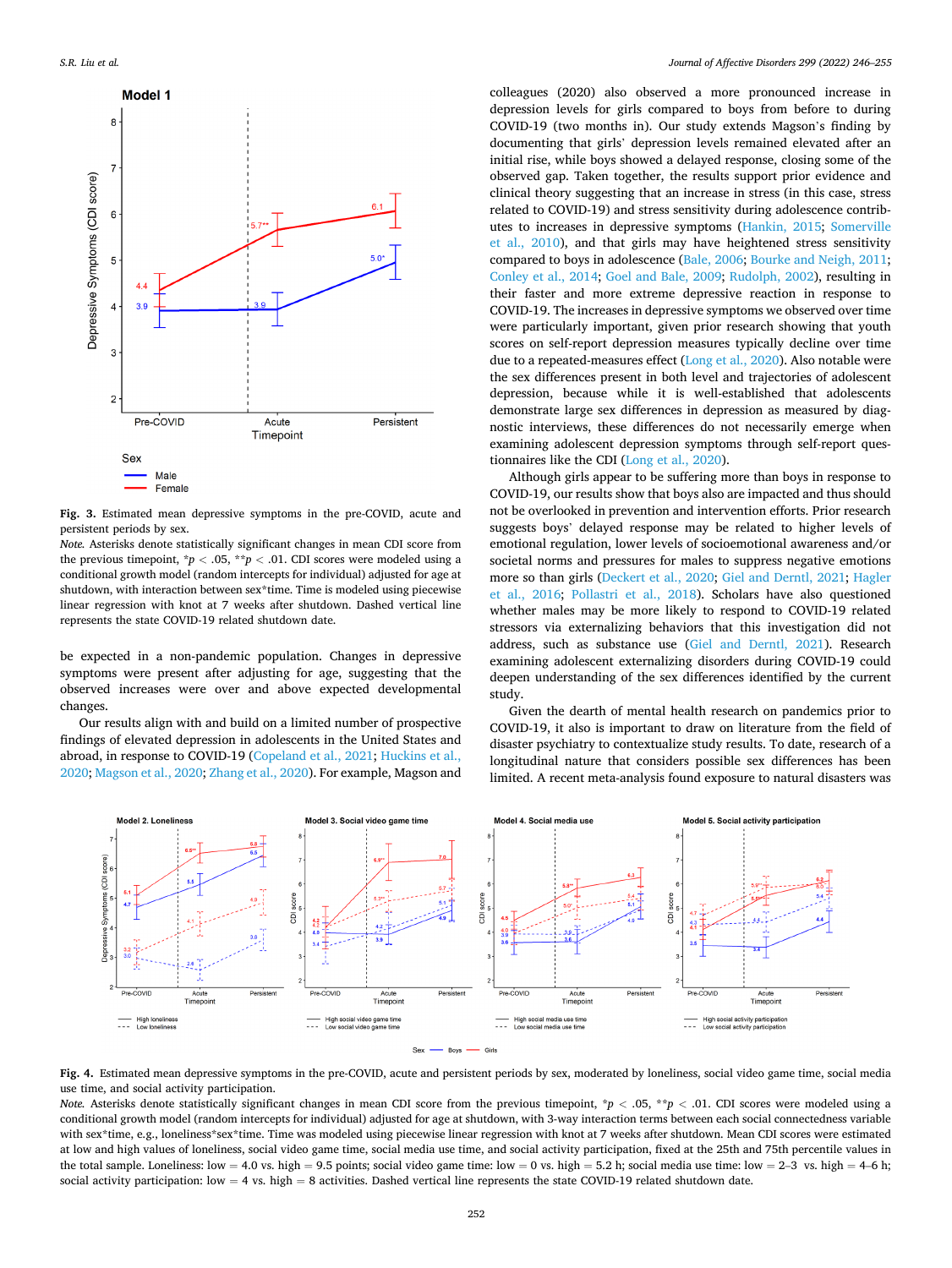linked to both internalizing and externalizing behaviors among youth; however, there was an insufficient amount of data to examine sex or racial/ethnic identity as moderators ([Rubens et al., 2018](#page-11-0)). Several empirical studies have found links between being female and (compared to males) increased psychological distress, internalizing symptoms, or depression among adolescents exposed to the Great East Japan Earthquake [\(Hayashi et al., 2020](#page-11-0)), the spring 2011 tornado outbreak in Alabama and Missouri [\(Adams et al., 2014\)](#page-10-0), and Hurricane Georges in Puerto Rico [\(Felix et al., 2011](#page-10-0)). One study found that posttraumatic stress levels were four times greater among children who experienced isolation and quarantine due to the 2009 H1N1 pandemic versus those who did not, and no differences were observed across sex ([Sprang and](#page-11-0)  [Silman, 2013\)](#page-11-0). Conversely, research examining trajectories of youth posttraumatic stress symptoms after disasters has identified higher levels among girls, but no differences between boys and girls in level of change over time ([Osofsky et al., 2015](#page-11-0)). Unlike the present study, none of these studies included pre-disaster mental health data, and thus were unable to examine change in mental health symptoms from pre to post or during disaster. Nonetheless, findings are mostly consistent with our results suggesting girls may be more vulnerable to such exposures. More longitudinal disaster research is needed to understand sex differences in trajectories of mental health, particularly depression, from before to during and after collectively stressful events.

This study also found that different domains of social connectedness were related to adolescent depressive symptoms during the COVID-19 pandemic, and sometimes the nature of these influences were sexdifferentiated. First, adolescents who were lonelier during the pandemic had higher levels of depression both before and throughout the pandemic (regardless of sex). Consistent with existing research conducted prior to and during COVID-19 [\(Hankin et al., 2015](#page-11-0); [Loades](#page-11-0)  [et al., 2020](#page-11-0); [Murata et al., 2020](#page-11-0)), our findings point to loneliness as a key indicator of who might be at higher risk for depression during a pandemic. For example, a recent cross-sectional study identified loneliness as a predictor of anxiety, posttraumatic stress, suicidal ideation or behavior, and prolonged grief among adolescents during COVID-19 ([Murata et al., 2020](#page-11-0)). Additionally, feeling socially connected during the pandemic was protective against poor mental health in a prospective study of adolescents from before to during COVID-19 ([Magson et al.,](#page-11-0)  [2020\)](#page-11-0). Although directionality cannot be determined in the present study, previous research suggests loneliness is a consistent predictor of depressive symptoms among adolescents [\(Vanhalst et al., 2012\)](#page-11-0), which aligns with the hypothesis that increased loneliness due to the COVID-19 pandemic is contributing to increased depression among adolescents.

We also examined adolescents' level of social activity participation during the pandemic, finding that it did not differentiate depression *levels* for boys or girls across the pandemic. More social activity participation was linked to greater *increases* in depression over time for girls. We cannot say with certainty the directionality of these associations, and further research is needed to discern whether maintaining social activity is a vulnerability factor for more depression among adolescents during a pandemic, or indicative of those adolescents who are generally more socially inclined and further impacted by COVID-19-related isolation.

Online social activity was related to girls' depressive symptoms over time. Higher levels of social media use were associated with higher depressive symptoms, while more social media use and social video game time were linked to greater acute increases in depression. These results build on prior cross-sectional research that found more social media usage related to more depression among adolescents during COVID-19 [\(Ellis et al., 2020;](#page-10-0) [Murata et al., 2020\)](#page-11-0). Our results support limited previous research suggesting that social video game usage influences girls' and boys' mental health differently; specifically, it has been associated with greater risk for anxiety among females and lower risk among males ([Ohannessian, 2009;](#page-11-0) [Ohannessian, 2019](#page-11-0)). Video games may differently impact boys' and girls' mental health for a variety of reasons, including misogyny and sexual harassment throughout social gaming spaces ([Campbell, 2018](#page-10-0); [Clarke, 2019;](#page-10-0) O'[Halloron, 2017](#page-11-0)).

Although directionality of the relation between online social activity and depression cannot be determined, prior research found that depression predicts more frequent social media use only among girls (not boys), and not the other way around ([Heffer et al., 2019](#page-11-0)). This body of research highlights the need for further research on directionality of relations between various domains of social connectedness and depression, and differences across sex, particularly in the context of pandemics. It is also possible that domains of social connectedness (loneliness, social video game time, social media time, social activity participation) interact to influence depression. Future research can study this question through testing loneliness as a mediator or moderator of the association between social media use and video game time and depression.

## *4.1. Limitations and future research directions*

This study has several limitations. Importantly, most study participants were in economically stable households and had minimal exposure to the virus. Studies need to examine adolescent depression in higher risk populations and study the unique and cumulative impact of other collective stressors co-occurring with COVID-19, including but not limited to COVID-19 exposure, racial injustice and political unrest ([American Psychological Association, 2020](#page-10-0)). Longitudinal studies of depressive symptoms among socioeconomic and racially/ethnically diverse samples of adolescents across the U.S. during COVID-19 could more comprehensively address how COVID-19 intersects with social interactions, structural inequities, and socioeconomic disadvantage to pattern health outcomes. We were unable to assess the type of social media content or social video games adolescents were engaging with; more research is needed to examine these nuances, how well they capture social connectedness, and links to mental health. Lastly, there is evidence to suggest that exposure to COVID-19 itself and/or the stress of COVID-19 may alter brain structures associated with mental health ([Valenzano et al., 2020\)](#page-11-0). For example, one study found volumetric increases in brain regions commonly linked to internalizing disorders, in relation to a COVID-19-related lockdown [\(Salomon et al., 2021](#page-11-0)). Future research can build on the findings reported in this study by examining neurobiological mechanisms accounting for the relation between the COVID-19 pandemic and mental health.

## *4.2. Implications*

Despite this study's limitations, its findings illustrate that increased attention to addressing depression among adolescents is essential during pandemics. Guidelines and toolkits for best practices in depression screening and intervention exist, including recommendations for both psychotherapy (i.e. cognitive behavioral therapy and interpersonal therapy) and pharmacotherapy [\(Clark et al., 2012](#page-10-0)). Strategies drawing on telehealth, mobile health (mhealth) and positive technologies ([Riva](#page-11-0)  [et al., 2020\)](#page-11-0), short-term treatment and self-guided interventions are available to implement with broad populations and must be tested in future research.

Our finding that loneliness exacerbated depression levels in the context of an extreme stressor underscores the importance of social support to adolescent mental health during the pandemic. During this time, more responsibility is falling on families to support one another and/or to find safe opportunities for social connection, for example, through socially-distanced and online activities and meetings. Programs and policies that provide financial and other types of resources for families are crucial and will likely have a ripple benefit of allowing them more emotional capacity to support one another. Additionally, youthserving organizations should also be aware of the increased risk of depression during this time, particularly among girls, and potential ways to mitigate risk including through increasing opportunities for social connection. Attention to social media and video game use is also indicated. Social media and gaming can be an outlet for adolescents to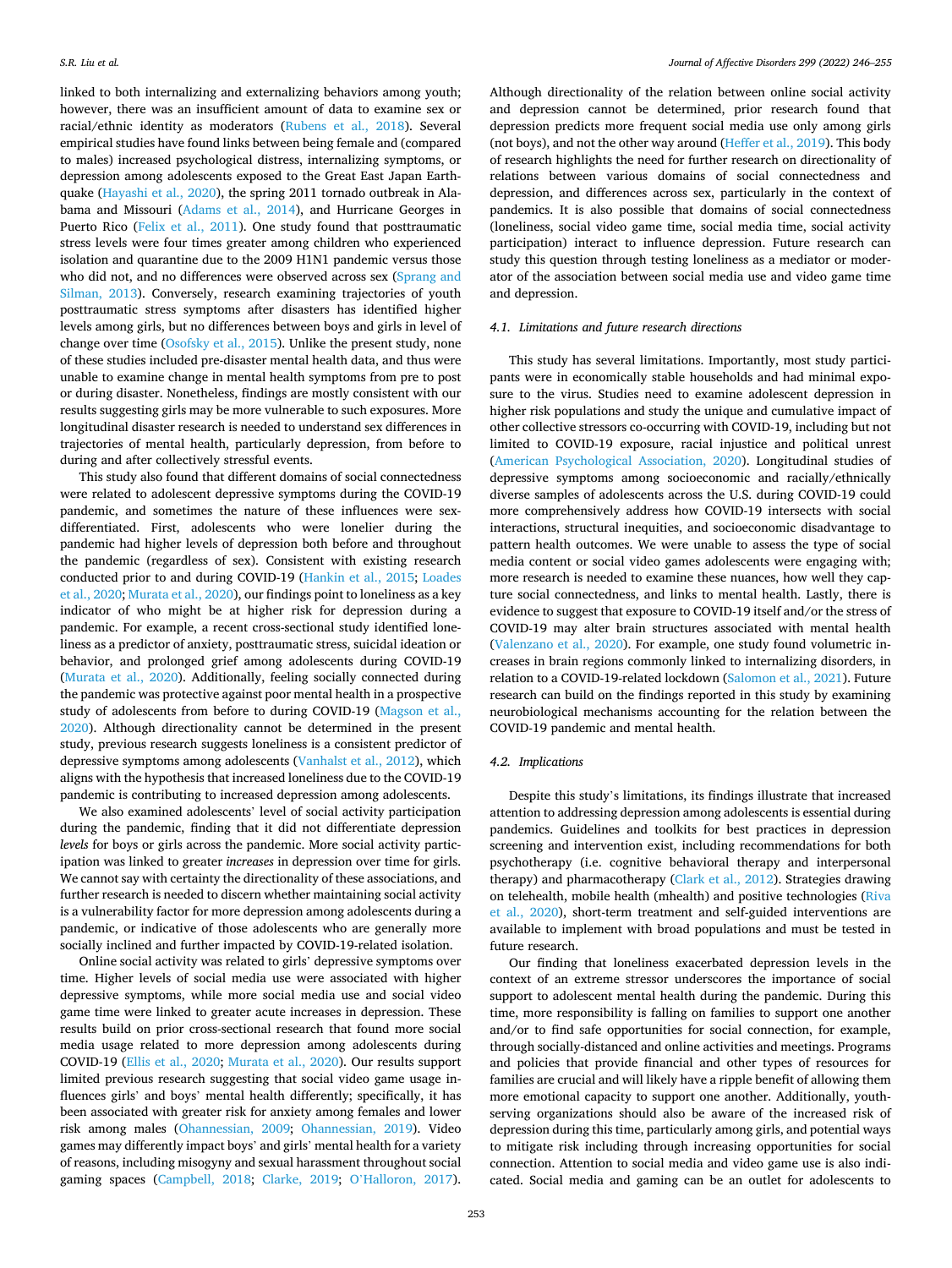<span id="page-10-0"></span>receive peer social support and engage with friends, but it may also contribute to worse mental health through exposure to online bullying, social comparison, or harmful modeling. Understanding an adolescents' individual pattern of engagement with social media and video games (particularly, whether or not they are playing with friends in a supportive manner) and the purpose it serves for them should be an important consideration in terms of its potential impact on their mental health.

Our results also suggest that participants are struggling to balance their need for social connection and interaction with physical health safety precautions during the pandemic. The majority of our participants were not living in complete "lockdown mode," despite public health recommendations, but rather endorsed participating (at relatively equal rates for boys and girls) in a variety of social activities that present different levels of infection risk. Therefore, it would seem that relying on adolescents to stay home and limit interpersonal reactions is not realistic; rather, emphasizing effective safety precautions (masks, social distancing, hand washing) and how to consider the relative safety of different social activities (i.e., going out to eat outside versus inside) may be more effective.

It is now clear that the COVID-19 pandemic will be a part of day-today life for many months to come, and perhaps longer. Furthermore, experts warn that society may be entering a new "era of pandemics," with more frequent, contagious, and lethal pandemics on the horizon ([UN News, 2020](#page-11-0)). Our research suggests that adolescents, who are undergoing significant developmental and socioemotional changes, are experiencing increased depression levels and disrupted peer relationships during this global pandemic. Exposure to this persisting but acute and singular event is likely to have a permanent effect on society and especially on vulnerable populations such as children navigating adolescence. Extra attention to assessing and intervening with adolescent depression and social factors could play a critical role in mitigating the negative mental health fallout of COVID-19 and future pandemics within this population.

### **Contributors**

Sabrina R. Liu, Laura M. Glynn, Anton M. Palma, Elysia P. Davis, Curt A. Sandman

## **Declaration of Competing Interest**

The authors have no conflicts of interest to report.

### **Acknowledgments**

This research was supported by the National Institutes of Health (P50 MH096889). The authors would like to express their heartfelt thanks to the study families for their continued participation in this study. We also would like to express gratitude to the entire team at the Chapman University Early Human and Lifespan development program, and in particular Kendra Leak, B.A. and Mareyna Simon, B.A. Your excellent work, dedication and enthusiasm are deeply appreciated. The authors have no conflicts of interest to disclose.

### **Supplementary materials**

Supplementary material associated with this article can be found, in the online version, at doi:[10.1016/j.jad.2021.11.030](https://doi.org/10.1016/j.jad.2021.11.030).

### **References**

Adams, Z.W., Sumner, J.A., Danielson, C.K., Mccauley, J.L., Resnick, H.S., Grös, K., Paul, L.A., Welsh, K.E., Kenneth, J., 2014. Prevalence and predictors of PTSD and depression among adolescent victims of the spring 2011 tornado outbreak. J. Child Psychol. Psychiatry 55 (9), 1047–1055. [https://doi.org/10.1111/jcpp.12220.](https://doi.org/10.1111/jcpp.12220) [AJMC Staff, 2020. A Timeline of COVID-19 Developments in 2020. AJMC.](http://refhub.elsevier.com/S0165-0327(21)01251-9/sbref0002)

- American Psychological Association, 2020. Stress in America 2020: A National Mental Health Crisis. [https://www.apa.org/news/press/releases/stress/2020/sia-mental-h](https://www.apa.org/news/press/releases/stress/2020/sia-mental-health-crisis.pdf)  [ealth-crisis.pdf](https://www.apa.org/news/press/releases/stress/2020/sia-mental-health-crisis.pdf).
- Anderson, J., Rainie, L., 2012. Main Findings: Teens, Technology, and Human Potential in 2020 | Pew Research Center. February 29. Pew Research Center: Internet & Technology. [https://www.pewresearch.org/internet/2012/02/29/main-findings](https://www.pewresearch.org/internet/2012/02/29/main-findings-teens-technology-and-human-potential-in-2020/)[teens-technology-and-human-potential-in-2020/.](https://www.pewresearch.org/internet/2012/02/29/main-findings-teens-technology-and-human-potential-in-2020/)
- Antczak, J., Thompson, D., 2020. California COVID-19: 2 Million Confirmed Cases and Counting. December 24. Associated Press. https://apnews.com/article/pandemi [-los-angeles-california-coronavirus-pandemic-0a2c9ac75b6a8c05706289bace1b402](https://apnews.com/article/pandemics-los-angeles-california-coronavirus-pandemic-0a2c9ac75b6a8c05706289bace1b4024)  [4](https://apnews.com/article/pandemics-los-angeles-california-coronavirus-pandemic-0a2c9ac75b6a8c05706289bace1b4024).
- Bagus, P., Peña-Ramos, J.A., Sánchez-Bayón, A., 2021. COVID-19 and the political economy of mass hysteria. Int. J. Environ. Res. Public Health 18 (4), 1–15. [https://](https://doi.org/10.3390/ijerph18041376)  [doi.org/10.3390/ijerph18041376.](https://doi.org/10.3390/ijerph18041376)
- Bale, T.L., 2006. Stress sensitivity and the development of affective disorders. Horm. Behav. 50 (4), 529–533. <https://doi.org/10.1016/j.yhbeh.2006.06.033>.
- Barrocas, A., Hankin, B.L., 2011. Developmental pathways to depressive symptoms in adolescence: a multi-wave prospective study of negative emotionality, stressors, and anxiety. J. Abnorm. Child Psychol. 39 (4), 489–500. [https://doi.org/10.1038/](https://doi.org/10.1038/jid.2014.371)  iid.2014.371.
- Bourke, C.H., Neigh, G.N., 2011. Behavioral effects of chronic adolescent stress are sustained and sexually dimorphic. Horm. Behav. 60 (1), 112-120. [https://doi.org/](https://doi.org/10.1016/j.yhbeh.2011.03.011) [10.1016/j.yhbeh.2011.03.011.](https://doi.org/10.1016/j.yhbeh.2011.03.011)
- Campbell, C., 2018. Gaming's toxic men, explained. Polygon. [https://www.polygon.com](https://www.polygon.com/2018/7/25/17593516/video-game-culture-toxic-men-explained)  [/2018/7/25/17593516/video-game-culture-toxic-men-explained](https://www.polygon.com/2018/7/25/17593516/video-game-culture-toxic-men-explained).
- [Clark, M.S., Jansen, K.L., Anthony Cloy, J., 2012. Treatment of childhood and adolescent](http://refhub.elsevier.com/S0165-0327(21)01251-9/sbref0013)  [depression. Am. Fam. Physician 86 \(5\), 442](http://refhub.elsevier.com/S0165-0327(21)01251-9/sbref0013)–448.
- Clarke, L., 2019. These Women Gamers are Fighting Back Against Toxic Online Culture. December 24. Washington Post. [https://www.washingtonpost.com/graphics/2019/](https://www.washingtonpost.com/graphics/2019/sports/toxic-online-culture-women-esports/)  [sports/toxic-online-culture-women-esports/.](https://www.washingtonpost.com/graphics/2019/sports/toxic-online-culture-women-esports/)
- Colder Carras, M., Van Rooij, A.J., Van de Mheen, D., Musci, R., Xue, Q.L., Mendelson, T., 2017. Video gaming in a hyperconnected world: a cross-sectional study of heavy gaming, problematic gaming symptoms, and online socializing in adolescents. Comput. Hum. Behav. [https://doi.org/10.1016/j.chb.2016.11.060.](https://doi.org/10.1016/j.chb.2016.11.060)
- Conley, C.S., Rudolph, K.D., Bryant, F.B., 2014. Explaining the longitudinal association between puberty and depression. Dev. Psychopathol. 24 (2), 691–701. [https://doi.](https://doi.org/10.1017/S0954579412000259) [org/10.1017/S0954579412000259](https://doi.org/10.1017/S0954579412000259).
- Copeland, W.E., McGinnis, E., Bai, Y., Adams, Z., Nardone, H., Devadanam, V., Rettew, J., Hudziak, J.J., 2021. Impact of COVID-19 pandemic on college student mental health and wellness. J. Am. Acad. Child Adolesc. Psychiatry 60 (1), 134–141. e2. [https://doi.org/10.1016/j.jaac.2020.08.466.](https://doi.org/10.1016/j.jaac.2020.08.466)
- Copeland, W.E., Worthman, C., Shanahan, L., Costello, E.J., Angold, A., 2019. Early pubertal timing and testosterone associated with higher levels of adolescent depression in girls. J. Am. Acad. Child Adolesc. Psychiatry 58 (12), 1197–1206. [https://doi.org/10.1016/j.jaac.2019.02.007.](https://doi.org/10.1016/j.jaac.2019.02.007)
- Deckert, M., Schmoeger, M., Auff, E., Willinger, U., 2020. Subjective emotional arousal: an explorative study on the role of gender, age, intensity, emotion regulation difficulties, depression and anxiety symptoms, and meta-emotion. Psychol. Res. 84 (7), 1857–1876. [https://doi.org/10.1007/s00426-019-01197-z.](https://doi.org/10.1007/s00426-019-01197-z)
- Eby, K., 2021. Coronavirus Timeline: Tracking Major Moments of COVID-19 Pandemic in San Francisco Bay area. January 6. ABC7 News. [https://abc7news.com/timeline-of-c](https://abc7news.com/timeline-of-coronavirus-us-covid-19-bay-area-sf/6047519/)  [oronavirus-us-covid-19-bay-area-sf/6047519/.](https://abc7news.com/timeline-of-coronavirus-us-covid-19-bay-area-sf/6047519/)
- Ellis, W.E., Dumas, T.M., Forbes, L.M., 2020. Physically isolated but socially connected: psychological adjustment and stress among adolescents during the initial COVID-19 crisis. Can. J. Behav. Sci. 52 (3), 177–187. <https://doi.org/10.1037/cbs0000215>.
- Felix, E., Hernández, L.A., Bravo, M., Ramirez, R., Cabiya, J., Canino, G., 2011. Natural disaster and risk of psychiatric disorders in Puerto Rican children. J. Abnorm. Child Psychol. 39 (4), 589–600.<https://doi.org/10.1007/s10802-010-9483-1>.
- Flynn, M., Rudolph, K.D., 2011. Stress generation and adolescent depression: contribution of interpersonal stress responses. J. Abnorm. Child Psychol. 39 (8) [https://doi.org/10.1007/s10802-011-9527-1.](https://doi.org/10.1007/s10802-011-9527-1)
- Giel, K.E., Derntl, B., 2021. The weaker sex? What we can learn from sex differences in population mental health during and beyond the COVID-19 pandemic. Eur. Arch. Psychiatry Clin. Neurosci. 0123456789, 1–2. [https://doi.org/10.1007/s00406-021-](https://doi.org/10.1007/s00406-021-01312-5) [01312-5](https://doi.org/10.1007/s00406-021-01312-5).
- [Guo, J., Feng, X.L., Wang, X.H., van IJzendoorn, M.H., 2020. Coping with COVID-19:](http://refhub.elsevier.com/S0165-0327(21)01251-9/sbref0026)  [exposure to COVID-19 and negative impact on livelihood predict elevated mental](http://refhub.elsevier.com/S0165-0327(21)01251-9/sbref0026) [health problems in Chinese adults. Int. J. Environ. Res. Public Health 17 \(11\), 3857.](http://refhub.elsevier.com/S0165-0327(21)01251-9/sbref0026)
- Goel, N., Bale, T.L., 2009. Examining the intersection of sex and stress in modeling neuropsychiatric disorders. J. Neuroendocrinol. 21 (4), 415–420. [https://doi.org/](https://doi.org/10.1111/j.1365-2826.2009.01843.x)  [10.1111/j.1365-2826.2009.01843.x](https://doi.org/10.1111/j.1365-2826.2009.01843.x).
- Goldfarb, E.V., 2020. Participant stress in the COVID-19 era and beyond. Nat. Rev. Neurosci. 21 (12), 663–664. [https://doi.org/10.1038/s41583-020-00388-7.](https://doi.org/10.1038/s41583-020-00388-7)
- Goossens, L., Klimstra, T., Luyckx, K., Vanhalst, J., Teppers, E., 2014. Reliability and validity of the roberts UCLA loneliness scale (RULS-8) with Dutch-speaking adolescents in Belgium. Psychol. Belg. 54 (1), 5–18. [https://doi.org/10.5334/pb.ae.](https://doi.org/10.5334/pb.ae)
- Granic, I., Lobel, A., Engels, R.C.M.E., 2014. The benefits of playing video games. Am. Psychol. 69 (1), 66-78. https://doi.org/10.1037/a003485
- Guessoum, S.B., Lachal, J., Radjack, R., Carretier, E., Minassian, S., Benoit, L., Moro, M. R., 2020. Adolescent psychiatric disorders during the COVID-19 pandemic and lockdown. Psychiatry Res. 291, 113264 [https://doi.org/10.1016/j.](https://doi.org/10.1016/j.psychres.2020.113264)  [psychres.2020.113264](https://doi.org/10.1016/j.psychres.2020.113264).
- Hagler, M., Grych, J., Banyard, V., Hamby, S., 2016. The ups and downs of selfregulation: tracing the patterns of regulatory abilities from adolescence to middle adulthood in a rural sample. J. Rural Ment. Health 40 (3–4), 164–179. [https://doi.](https://doi.org/10.1037/rmh0000053)  [org/10.1037/rmh0000053](https://doi.org/10.1037/rmh0000053).